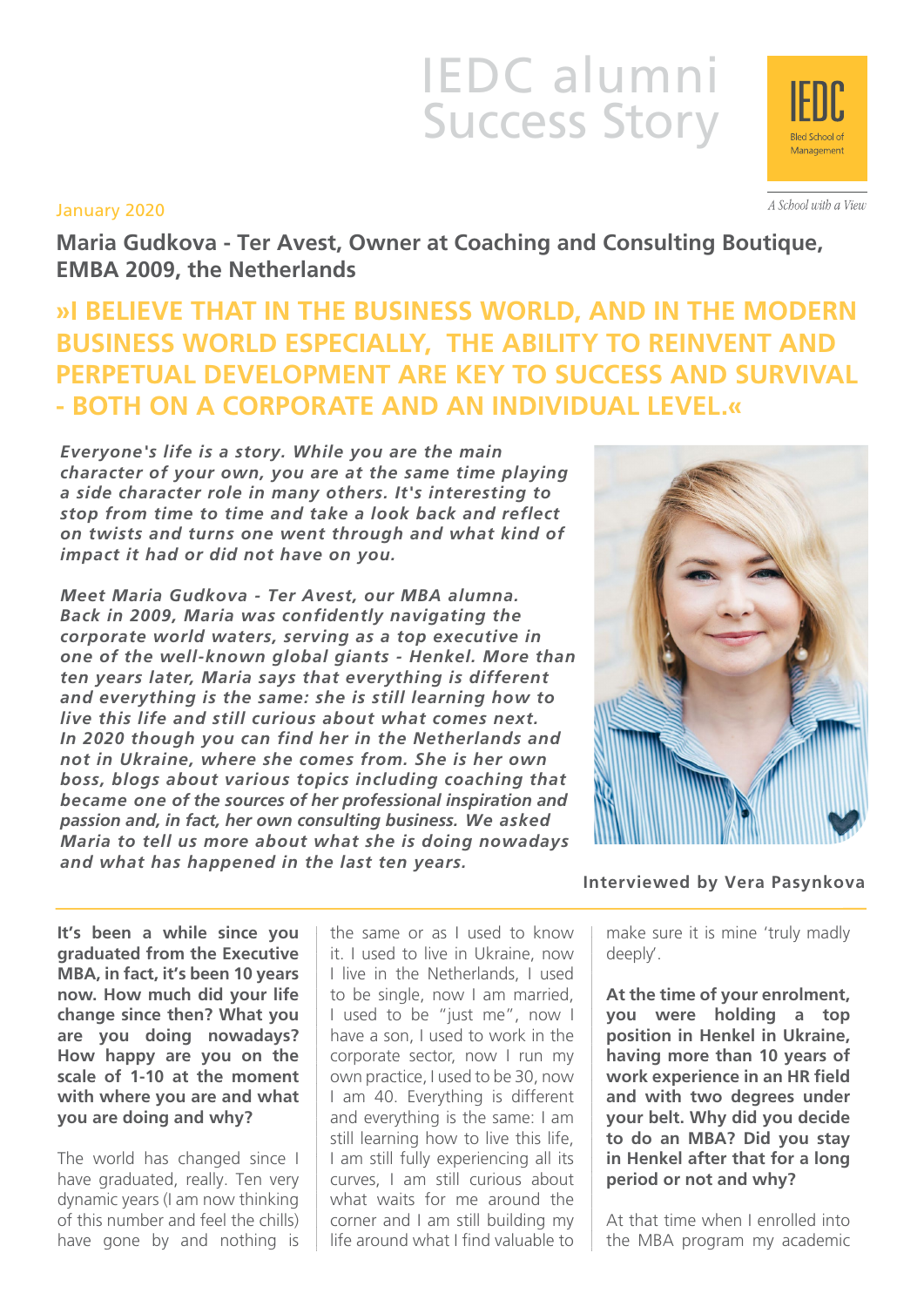background lied mostly in the sphere of natural science as I hold degrees in biology and ecology. At the same time I have built up my career in the field of HRM and organizational development. Holding top managerial positions, being a part of the executive team, I had to deal with business challenges, to understand business drivers and key business success factors to make sure I am on the same page with my colleagues and make sure I deliver the best of my knowledge while finding business solutions that not only solve tactical issues but take company to the next level. I believe that in the business world, and in the modern business world especially, the ability to reinvent and perpetual development are key to success and survival - both on a corporate and an individual level. My executive education helped me fill in the blanks when it came to finance, economics, accounting, sales and marketing and general management. All this knowledge I have later put into practice while continuing my corporate career and building up my own consulting practice in Ukraine and now in the Netherlands.

**One of the things that you mentioned then, in 2009, was that you see yourself in the future as an owner of a consulting enterprise providing career and personal coaching. Did you realise this idea?**

Yes, I did and I do. Back in Ukraine, besides having a full -time managerial career, little by little I started to slowly build up my consulting practice, first as a freelancer, and, later as an entrepreneur offering consulting projects for both companies and individuals. After moving to the Netherlands I have continued with my own practice, adding coaching to the range of my services as of last year. It turned

out that coaching - professionally assisting individuals in achieving of their goals - became one of the sources of my professional inspiration, and I get passionate about it as I get joy, sense of value and, of course, a sense of pride when my clients get the results they were looking for.

**Speaking about coaching, it seems this field became popularized in the last few years and having a coach sort of sound like a having a GP, or a family doctor. What is the main difference between having a coach and having a shrink? There is a joke about coaches, that they do not care about your past as much as your doctor. Is that so?**

This one is definitely a good joke and I will surely use it my sessions!

settings that eventually define our success or failure. Therefore, I believe that ignoring our soft side and concentrating only on the rational side can surely give us short-term results, but it's value as a method leading to sustainable results, in my opinion, is questionable. I am not yet a professional psychologist (I am starting my education in the second half of 2020), but already now, in my work, I am using particular psychological techniques or some of its elements that help my client see internal obstacles and deal with them, change or substitute them with the ones that are more effective or at least minimizing their damaging effect. In coaching we don't go as deep as processing traumatic experiences of the past, deal with loss or deep personal crisis, but we do touch those issues that are standing in the way of building the life that client desires for him



:) There are many different styles and schools in coaching. There are coaching schools that are mostly concentrating on the pragmatics of the path to the goal, and there are coaching schools that combine both psychology and practical steps. Having experienced coaching myself and seeing its results, I am a big fan of the second school, as I believe that we are all living humans, not biorobots, we do have feelings, limiting concepts, perceptions, assumptions, fears and other

or herself. I like to think of the role of the coach as of a reliable partner who keeps his/her eye on the client's goal, supports the client on the way to it and works on it with dedication until client gets to his destination surely and safely, whithin the desired timeframe.

am happy that coaching becomes popular as I believe that if you found the right coach, you will save yourself time and effort and get there, where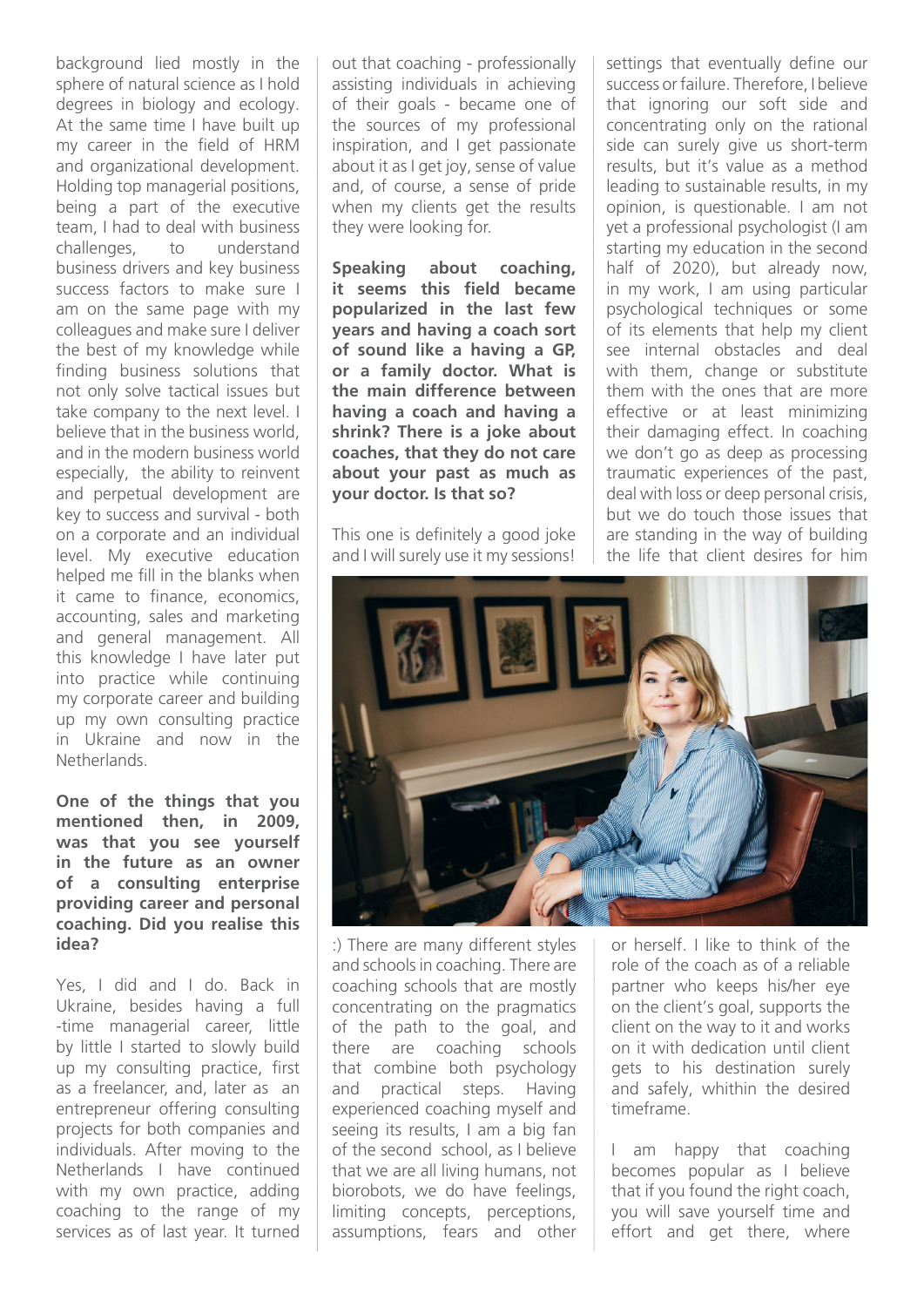you want to be in life, faster. Of course, growing popularity increases competition, but yet again - as we have learned from our MBA study - competition is a driver of professional growth as it stimulates creativity and development, therefore, I think of competition as one of the drivers that contributes to the development of this profession.

**As mentioned above, coaching in the last years got a lot of attention for a good reason, however, it also means that there are plenty of coaches offering their services and it became harder to find a good one. What would you say are the things that managers who are looking for a coach, need to know about before choosing one? Who in your opinion is a legendary coach or close to that definition?**

There is a number of things worth considering while choosing a coach. Apart from the obvious ones like price/quality, references and feedback, education and background etc, there is a number of factors that are not so obvious but yet, are important to me.

One of the crucial factors is the ability of the coach to be impartial and to lead you in finding your own solutions. The responsibility of a good coach is to help you make your own decisions and increase your integrity. The coach is there to make sure you are in control of your life, help you enrich your experience in the manner that suits your interests and leads you to your goals. A good coach is the one who helps you discover what kind of resources you have and how to utilize them effectively. Furthermore, what I find important is a "scale" of a personality of a coach. In my opinion, a coach is more effective when he or she is



accomplished, experienced, has made and learned from his/her own mistakes, when he/she grew as a human being while going through and learning from crises of life. I also believe that the ability of the coach to be creative and go beyond certain limits, and challenge you by showing you new horizons, stretch your imagination and stimulate your thinking, can take you far.

There are, of course, many examples of professional and dedicated coaching: for instance, Tomas Leonard (one of the founders of the coaching method) , Bill Campbell - a longtime coach of the Silicon Valley. My personal hero, the person who opened up coaching for me as a profession is Yulia Gur-Arje, a professional psychologist and a coach from Israel, with more than 20 years of practice, who I am happy to have as a supervisor and my mentor. My other personal hero is Maxim Tsvetkov, one of the founding fathers of coaching in Ukraine, Russia and post Soviet countries, who has introduced coaching to the market in the early 2000s and is still passionate about it. Maxim is my dedicated teacher and I am proud to be able to learn from him.

**You live nowadays in the Netherlands. How come you**  **decided to move there? How long have you been there? Did Dutch way of life affect your attitudes and perspectives and in which way?**

I've been living in the Netherlands for almost 6 years now. I moved here for the family reasons, learned the language, started my business, integrated and built up my life here. The Netherlands have welcomed me and have not made my integration as difficult as it could have been (as I have relocated to other countries before, I have some experience in that area), I have got a lot of support from my family and those who surround me and I am going to be internally grateful to them. My Ukrainian background and Dutch reality are both shaping me into a happier, calmer and more stable version of me. I learn to balance my professional interests with personal life as a lot of the Dutch do, know and cherish my resources, utilize them to my fullest but not over-exhaust them , value pragmatism of life and plan long-term as the Dutch do. My emotional Ukrainian personality has formed the alliance with the rational Dutch style of living, and now I apply a combination of the two to the benefit of my clients, making "East meets West" in my coaching and consulting. One of the areas where I offer my